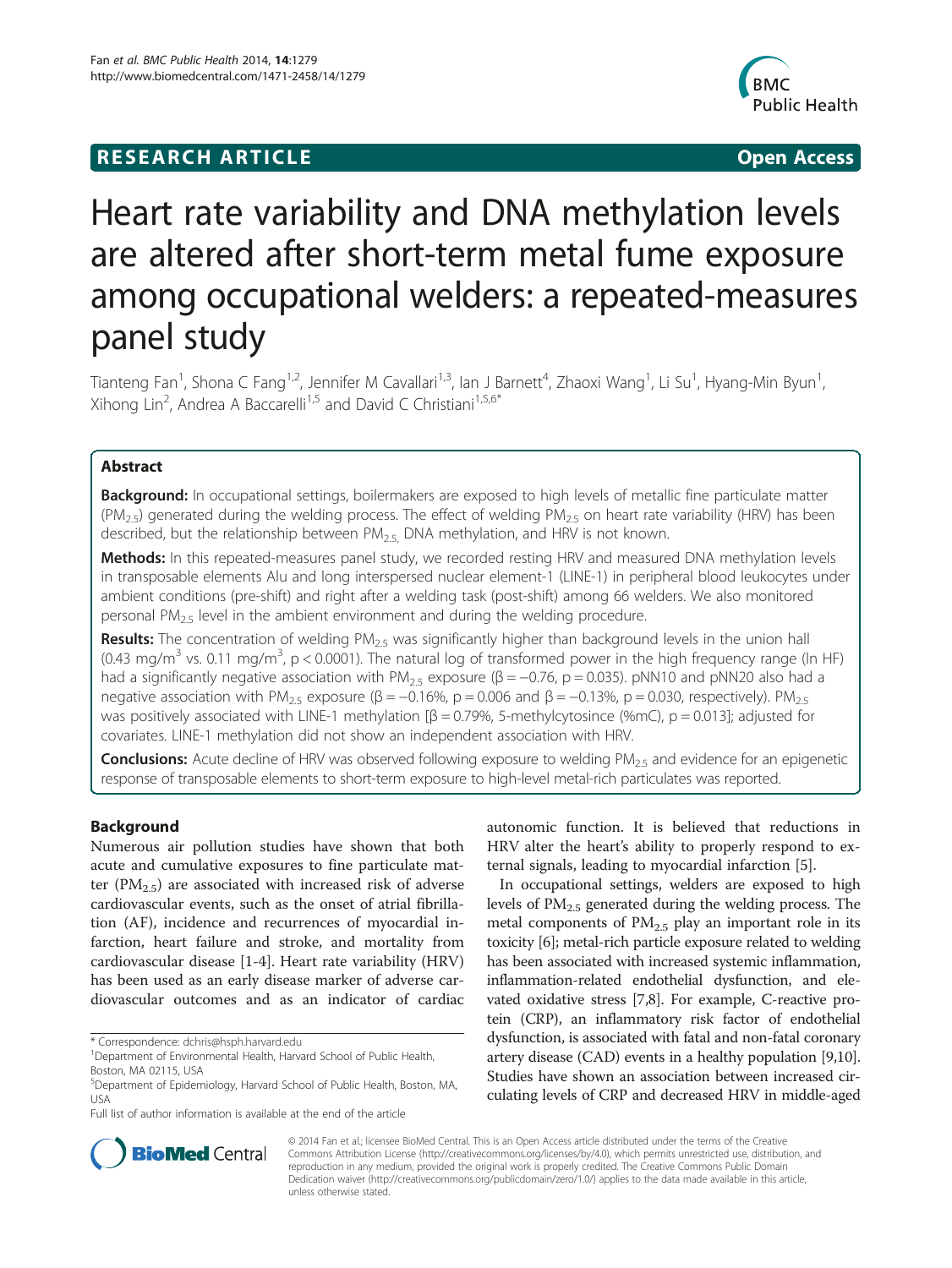men free of CAD, which suggests a relationship between ANS dysfunction induced and systemic inflammation [[11](#page-7-0)]. Previous studies from the same cohort have reported an association between HRV and welding  $PM<sub>2.5</sub>$  levels [[12](#page-7-0)] and the concentration of various metal components of welding fumes [\[13\]](#page-7-0).

Not only is inflammation associated with  $PM_{2.5}$ , epigenetic changes have been implicated in PM-related conditions [\[14](#page-7-0)]. Epigenetic patterns are known to be sensitive to environmental exposures throughout the lifespan [[15](#page-7-0)]. In a previous study, acute and chronic exposure to welding  $PM_{2.5}$  was associated with altered gene methylation [[16](#page-7-0)]. DNA methylation in transposable elements, such as Alu and long interspersed nuclear elements-1 (LINE-1), which has been shown to be altered by  $PM_{2.5}$  exposure [\[17,18\]](#page-7-0).

Alu and LINE-1 elements are widely represented across the human genome and DNA methylation in which maintains transcriptional inactivation and integrity of the genome [[19\]](#page-7-0). Studies show that decreased methylation in LINE-1 elements is associated with ischemic heart disease and stroke, as well as cardiovascular disease risk factors, such as high levels of low-density lipoprotein (LDL) and low levels of high-density lipoprotein (HDL) [[20-23](#page-7-0)]. Decreased methylation has also been shown to be associated with increased vascular cell adhesion molecule-1 (VCAM-1), a biomarker of vascular inflammation [\[20](#page-7-0)-[23](#page-7-0)], which suggests a potential functionality of DNA methylation in cardiovascular disease. A study has further reported that genetic variations in the methionine cycle affect heart rate variability which suggests the role of methylation in cardiac autonomic dysfunction and lower intake of nutritional methyl supplement is associated with the negative effect of  $PM_{2.5}$ on HRV [[24](#page-7-0)]. However, whether DNA methylation levels in systemic circulation mediate the PM-induced cardiovascular effect measured in HRV is not known.

To investigate the cardiac and epigenetic changes in response to metallic welding fume exposure, we investigated the short-term effect of welding  $PM_{2.5}$  on resting HRV and blood DNA methylation in Alu and LINE-1 elements in a cohort of 66 male occupational welders. In addition, we tested the association between  $PM_{2.5}$ -induced DNA methylation changes and HRV to characterize the mediation effect of DNA methylation on the relationship between welding  $PM<sub>2.5</sub>$  and heart rate variability.

#### Methods

# Study subjects

We recruited 66 male boilermakers free of cardiovascular disease at the Boilermaker Union Local 29, located in Quincy, Massachusetts, in a repeated-measures panel study. Written informed consent to participate in the study was obtained from each subject. The study protocol

was approved by the Institutional Review Board (IRB) of the Harvard School of Public Health and the summary of population characteristics was shown in Table 1. In the union hall, there is a large, temperature-controlled classroom used by workers for break and it is outfitted with ten workstations in a separate area where the welders perform welding, cutting, and grinding tasks. Boilermakers primarily perform shielded metal arc and gas metal arc welding using base metals of mild steel (manganese alloys) and stainless steel (manganese, chromium, and nickel alloys) with electrodes composed mainly of iron with 1-5% proportions of manganese.

# Study design

Six sampling cycles were performed from January 2010 to June 2012. Participants were recruited on multiple sampling cycles to perform welding. However, it was not a balanced design study and subjects had randomly missing sampling cycles. At each sampling cycle, personal air particulate exposure was monitored under work environment with and without welding activities to compare the effect of particle exposure generated during an average of five hours of welding to the background environment in the classroom with no direct welding fume exposure. Blood samples and resting HRV recordings were obtained before and after welding. A work log was used to collect personal information on work shift length, workstation, and exposure to secondhand smoke. A modified American Thoracic Society respiratory and cardiac questionnaire was used to collect medical history and medication use, demographics, and lifestyle information including smoking status and occupational history [\[25,26](#page-7-0)].

#### Particle exposure assessment

Real-time personal particle exposure was continuously monitored using the light-scattering technology of a DustTrak™ Aerosol Monitor (TSI, Inc., St. Paul, MN)

|  |  |  | Table 1 Summary of population characteristics |
|--|--|--|-----------------------------------------------|
|--|--|--|-----------------------------------------------|

| Characteristics $(n = 66)$            |    | Mean (SD)  |
|---------------------------------------|----|------------|
| Age (years)                           |    | 41 (12.2)  |
| Range                                 |    | $21 - 71$  |
| BMI (kg/m <sup>2</sup> ) <sup>a</sup> |    | 28.4 (5.0) |
| Range                                 |    | 16.9-38.7  |
| Race                                  | N  | %          |
| White                                 | 55 | 83         |
| <b>Black</b>                          | 6  | 9          |
| Hispanic                              | 3  | 5          |
| Asian                                 | 2  | 3          |
| Male                                  | 66 | 100        |
| Current smoker <sup>a</sup>           | 28 | 43.1       |

 $a$  n = 65 due to missing questionnaire information.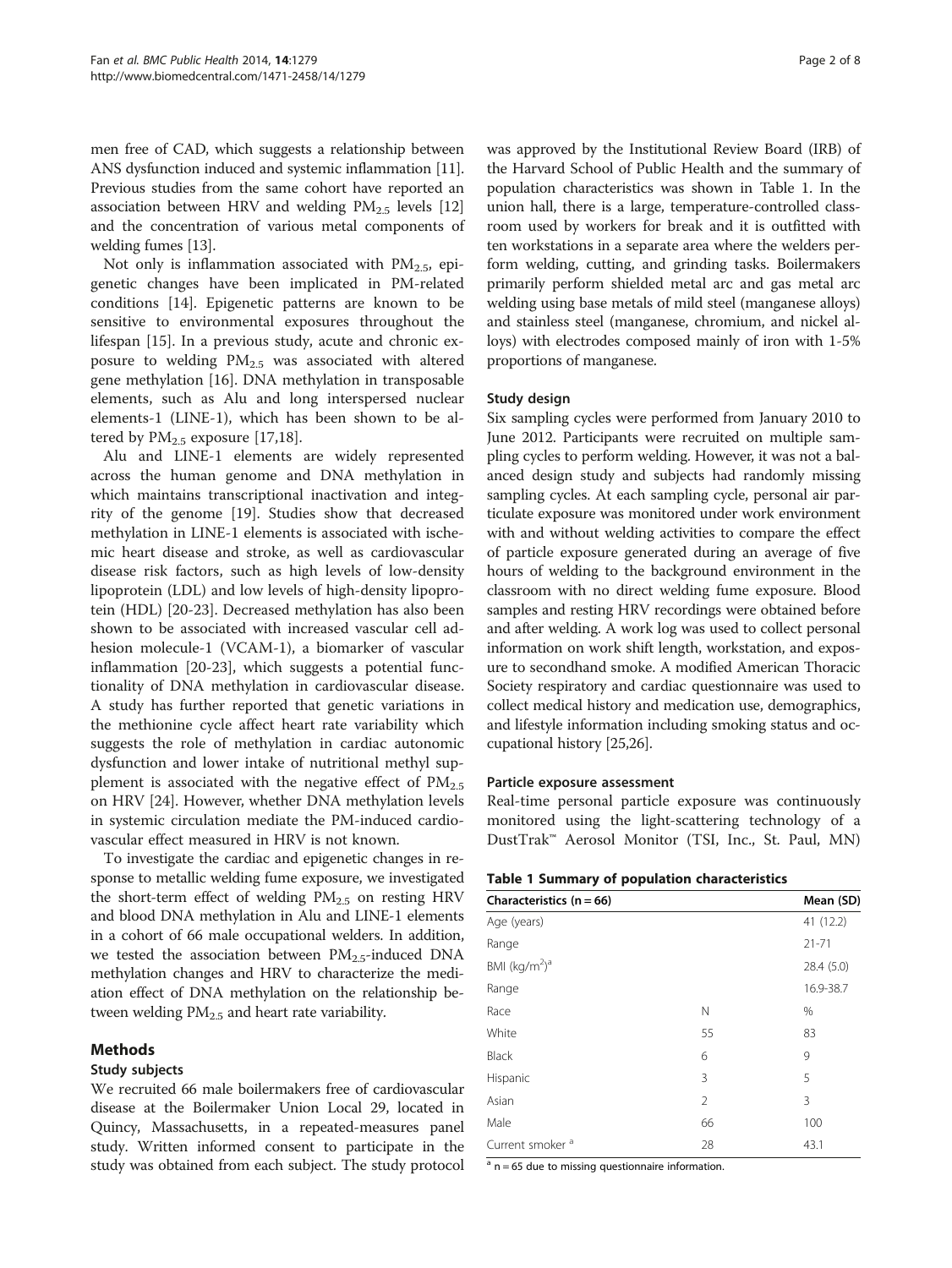fitted with an inlet impactor designed to separate particles with a median aerodynamic diameter of less than 2.5  $\mu$ m (PM<sub>2.5</sub>). Each monitor received daily flow and calibration checks as well as yearly calibration performed by the manufacturer. Gravimetric analysis was not applied because a previous study of the same occupational cohort indicated good agreement between DustTrak™ and gravimetric measurements [\[27,28](#page-7-0)]. Each monitor was placed in a padded pouch with the inlet tubing secured to the participant's shoulder around the nasal breathing area. The DustTrak™ records  $PM_{2.5}$  concentration readings every ten seconds and calculates 1-min averages throughout the course of the welding shift. The DustTrak™ was worn during the welding shift to quantify  $PM_{2.5}$  exposure generated by welding, as well as over a similar period of time during the previous day, while the personal background environmental exposure was monitored in the absence of welding.

#### Heart rate variability measurement

Continuous heart activity was recorded using a standard three-channel, seven-lead electrode Holter monitor (GE™ SEER Light Compact Digital Holter Recorder). Research staff helped participants to prepare for monitoring by shaving hair from each electrode site on the chest if necessary, and cleaning each electrode site with alcohol to improve conductivity. Heart rate variability was analyzed in the time and frequency domains. Time domain analysis calculated several measures of normal-to-normal (NN) intervals, including the standard deviation of the NN intervals (SDNN), square root of the mean squared difference of successive NN intervals (rMSSD), and the proportion of the number of interval differences of successive NN intervals greater than 10 and 20 milliseconds over the total number of NN intervals (pNN10 and pNN20). Frequency domain analysis evaluated how the power (variance) was distributed as a function of frequency and its fluctuation. Resting HRV was analyzed for power spectral density in the low frequency (0.04–0.15 Hz, LF), and power in the high frequency (0.15– 0.40 Hz, HF) [\[29](#page-7-0)]. SDNN, rMSSD, pNN10, pNN20, LF, and HF was calculated over a five minute resting period during which participants were seated both before and after welding work. With the exception of pNN10 and pNN20, all other measurements were not normally distributed, and thus were natural log (ln)-transformed before data analysis.

In order to control the circadian variation of HRV, participants were encouraged to participate the baseline examination on non-welding days prior to welding days. A subgroup  $(n = 49)$  of the participants were monitored on non-welding days.

#### DNA methylation analysis

Blood samples were collected from each participant before and right after welding work. Whole blood samples

were collected by venous phlebotomy in EDTA tubes and promptly centrifuged on site for 15 min. After plasma was transferred, blood buffy coats were stored on dry ice for DNA extraction using a Gentra Autopure LS Large Sample Nucleic Acid Purification System (QIAGEN Company, Venlo, Limburg, Netherlands).

DNA methylation analyses of Alu and LINE-1 elements were performed on bisulfite-treated DNA by quantitative PCR pyrosequencing using the EZ DNA Methylation Gold Kit (Zymo Research, Orange, CA, USA) as previously described in detail [\[30](#page-7-0)] (See Additional file [1:](#page-6-0) Table S1). For all assays, we used built-in controls to verify bisulfite conversion efficiency. We tested the proportion of 5 methylcytosine (5mC) at each of five CpG dinucleotide positions of Alu and four CpG positions of LINE-1 and calculated the overall mean level of methylation for both Alu and LINE-1 elements.

#### Statistical analysis

To account for correlated outcomes among boilermakers who participated in multiple sampling cycles, we used linear mixed-effects regression models with random intercepts to investigate 1) the effect of  $PM_{2.5}$  on HRV, 2) the effect of  $PM_{2.5}$  on DNA methylation and 3) whether DNA methylation served as a mediator of the  $PM_{2.5}$  effect on HRV.

#### Effect of  $PM_{2.5}$  on HRV

For each participant, we measured pre- and post-resting HRV outcomes over five minutes for each sampling cycle. Recordings were analyzed in both the time and frequency domains, and SDNN, rMSSD, pNN10, pNN20, LF, and HF were calculated. We used a linear mixed-effect model with random intercepts to account for correlated outcome measures repeatedly collected from the same subject. We estimated the acute effect of  $PM<sub>2.5</sub>$  on HRV outcomes using the following model:

$$
Y_{ijk} = \beta_0 + \beta_1 * (PM_{2.5})_{ijk} + \beta_2 * X_{2ijk} + ... + \beta_p * X_{pijk} + b_i + e_{ijk}
$$
 (1)

where for the fixed effects,  $\beta_0$  is the overall intercept;  $\beta_1$  is the regression coefficient representing the effect of PM<sub>2.5</sub> on HRV outcomes;  $β_2$  ...  $β_p$  are the regression coefficients for the covariates included in adjusted models;  $i = 1, 2,..., 66$  represents the subject;  $j = 1, 2,...6$  represents the j<sup>th</sup> sampling cycle;  $k = 1$ , 2 in the outcome variable represents pre- or post-welding samples, while the measurement of  $PM<sub>2.5</sub>$  represents background or welding PM exposures. The random intercept for each subject is  $b_i$  and the residual error term is  $e_{ijk}$ . Adjusted models included the covariates age, starting time of the day (am/ pm), season, sampling year, current smoking status (yes/no), and exposure to second-hand smoke (yes/no). Restricted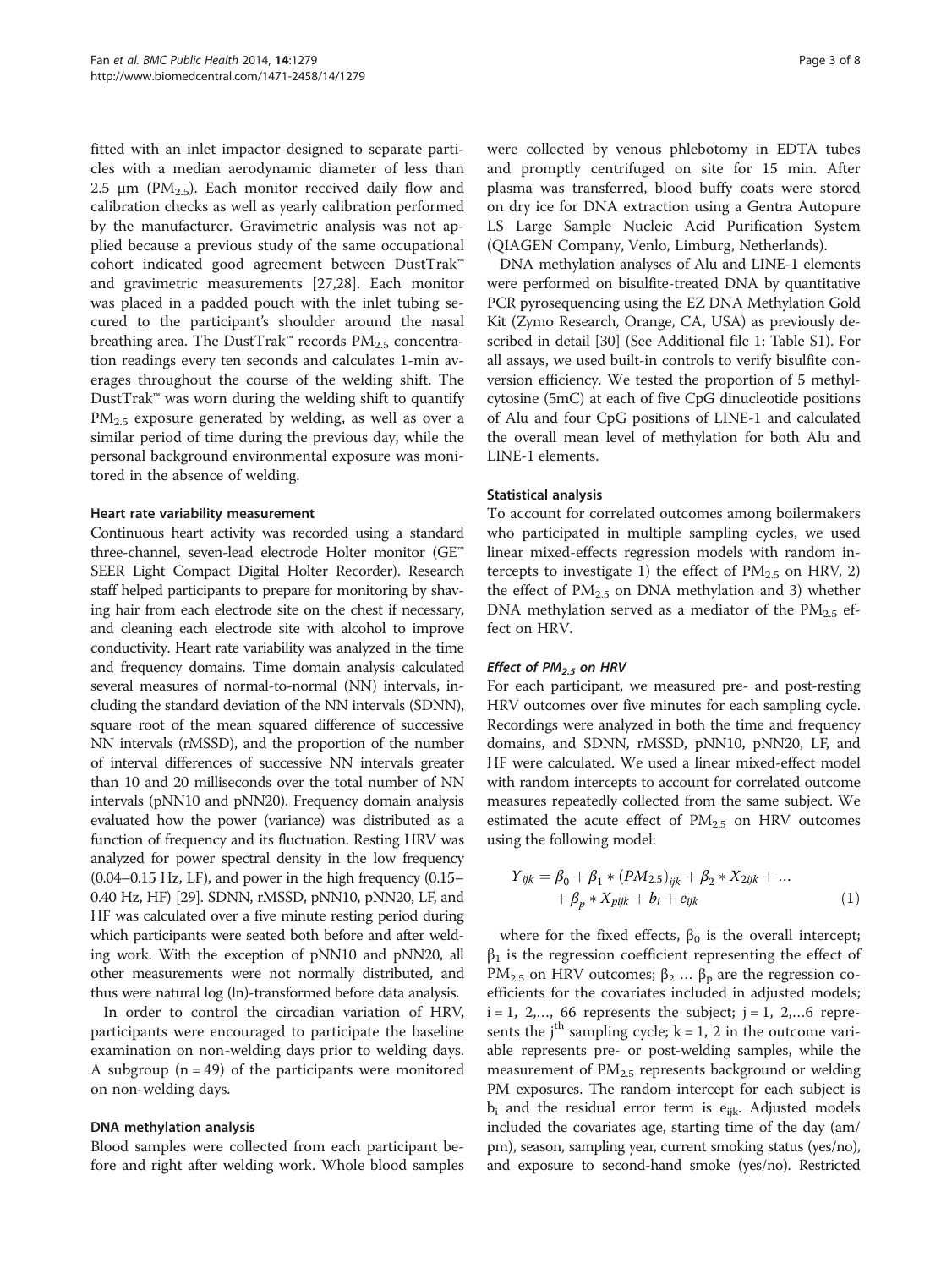maximum likelihood method was used for estimation. Significance of fixed effects was based on the Wald tests [\[31\]](#page-7-0).

#### Effect of  $PM_{2.5}$  on DNA methylation

For each participant, we measured DNA methylation in two blood samples (pre- and post-exposure) collected in each sampling cycle. For each blood sample, the average DNA methylation levels of both Alu and LINE-1 elements were calculated over five and four CpG dinucleotide positions, respectively. The effect of PM<sub>2.5</sub> on DNA methylation levels measured as %5mC was estimated using the same model (1). Adjusted models included the following covariates as fixed effects: age, starting time of day (am/pm), season, batch effect of methylation analysis, current smoking status (yes/no), and exposure to second-hand smoke (yes/no).

#### Conditional effect of LINE-1 methylation on HRV

The effect LINE-1 methylation levels on HRV after controlling for  $PM_{2.5}$  was estimated with model (2):

$$
Y_{ijk} = \beta_0 + \beta_1 * (LINE-1)_{ijk} + \beta_2 * (PM_{2.5})_{ijk} + ... + \beta_p * X_{pik} + b_i + e_{ijk}
$$
 (2)

where for the fixed effects,  $\beta_0$  is the overall intercept;  $\beta_1$ is the regression coefficient representing the effect of LINE-1 methylation on HRV outcomes after adjusted for PM<sub>2.5</sub>, the conditional effect of PM<sub>2.5</sub> was estimated as β<sub>2</sub>; and  $\beta_3 \dots \beta_p$  are the regression coefficients for the covariates included in adjusted models. We included the same covariates as in the analysis of the  $PM_{2.5}$  effect on HRV.

# Results

#### Personal exposure levels

Average personal exposure levels of  $PM_{2.5}$  are shown in Table 2. The average welding shift was five hours.  $PM_{2.5}$ levels from the background environment were an average of 0.11 mg/m<sup>3</sup> (SD = 0.14 mg/m<sup>3</sup>), while  $PM_{2.5}$  during welding were an average of 0.43 mg/m<sup>3</sup> (SD = 0.34 mg/m<sup>3</sup>). These differences are statistically significant ( $p < 0.0001$ ).

#### A subgroup population and baseline HRV variation

A subgroup of 47 male boilermakers were monitored for the resting HRV on non-welding days prior to any welding tasks. This subgroup of male boilermakers have similar mean age, BMI and race distribution as the main welding group (Table 3). However, the current smoking rate is 61.2% whereas 43.1% of smokers in the welding group.

Average HRV measurements are shown in Table [4](#page-4-0). The differences of HRV measurements between pre and postshift are not statistically significant ( $p > 0.05$ ). Whereas in

| Table 2 Summary of $PM_{2,5}$ , HRV, and DNA methylation in |  |  |
|-------------------------------------------------------------|--|--|

| <b>boilermakers</b>                               |                                                                      |                     |                                     |                      |  |  |
|---------------------------------------------------|----------------------------------------------------------------------|---------------------|-------------------------------------|----------------------|--|--|
|                                                   | Mean (SD)                                                            |                     | Difference in<br><b>Measurement</b> | p-value <sup>a</sup> |  |  |
|                                                   | <b>Background</b><br><b>Environment</b>                              | Welding<br>exposure | Welding –<br><b>Background</b>      |                      |  |  |
| Personal PM <sub>25</sub><br>(mq/m <sup>3</sup> ) | 0.11(0.14)                                                           | 0.43(0.34)          | 0.32                                | < 0.0001             |  |  |
|                                                   |                                                                      |                     | Difference in<br>Measurement        |                      |  |  |
|                                                   | Pre-shift                                                            | Post-shift          | Post-shift -<br>Pre-shift           | p-value <sup>a</sup> |  |  |
| Alu (%5mC)                                        | 29.4 (1.1)                                                           | 29.5 (1.06)         | 0.10                                | 0.396                |  |  |
| LINE-1 (%5mC)                                     | 82.5 (1.7)                                                           | 82.7(1.7)           | 0.22                                | 0.240                |  |  |
| SDNN (msec)                                       | 48.2 (24.2)                                                          | 37.8 (18.7)         | $-8.7$                              | < 0.0001             |  |  |
| rMSSD (msec)                                      | 26.5 (19.1)                                                          | 21.1 (11.9)         | $-4.45$                             | 0.001                |  |  |
| pNN10 (%)                                         | 51.4 (22.0)                                                          | 42.5 (22.1)         | $-0.08$                             | 0.0002               |  |  |
| pNN20 (%)                                         | 33.2 (22.6)                                                          | 25.8 (20.8)         | $-0.07$                             | 0.002                |  |  |
| LF (msec <sup>2</sup> )                           | 1019.4 (1289.0)                                                      | 593.0 (561.9)       | $-378.3$                            | 0.0003               |  |  |
| $HF$ (msec <sup>2</sup> )                         | 454.6 (884.3)<br>8. A seconding from this is a detected a sound star | 194.6 (284.3)       | $-228.9$                            | 0.001                |  |  |

Accounting for within subject correlation.

Table 2, the decline of HRV measurements after welding exposure are statistically significant ( $p < 0.05$ ).

#### Effect of PM<sub>2.5</sub> on HRV

In unadjusted models,  $PM_{2.5}$  was associated with decreased HRV measured in natural log-transformed SDNN, rMSSD, LF, HF and natural percentage pNN10 and pNN20 (Table [5](#page-4-0)). In covariate-adjusted models, PM<sub>2.5</sub> was still associated with decreased pNN10, pNN20 and ln HF (β = -0.16%, p = 0.006; β = -0.13%,  $p = 0.030$  and  $β = -0.76$ ,  $p = 0.035$ , respectively). The effect of  $PM_{2.5}$  on heart rate variability was interpreted as follows: with each 1 mg/m<sup>3</sup> increase in  $PM_{2.5}$  exposure level, there was a 17% decrease in pNN10, 13% decrease

#### Table 3 Summary of a subgroup population characteristics

| Characteristics $(n = 49)$ | Mean (SD)      |                |
|----------------------------|----------------|----------------|
| Age (years)                |                | 42 (11.6)      |
| Range                      |                | $22 - 71$      |
| BMI ( $kg/m2$ )            |                | 28.0(5.1)      |
| Range                      |                | 16.9-38.7      |
| Race                       | N              | %              |
| White                      | 39             | 80             |
| <b>Black</b>               | 6              | 12             |
| Hispanic                   | $\overline{2}$ | 4              |
| Asian                      | $\overline{2}$ | $\overline{4}$ |
| Male                       | 49             | 100            |
| Current smoker             | 30             | 61.2           |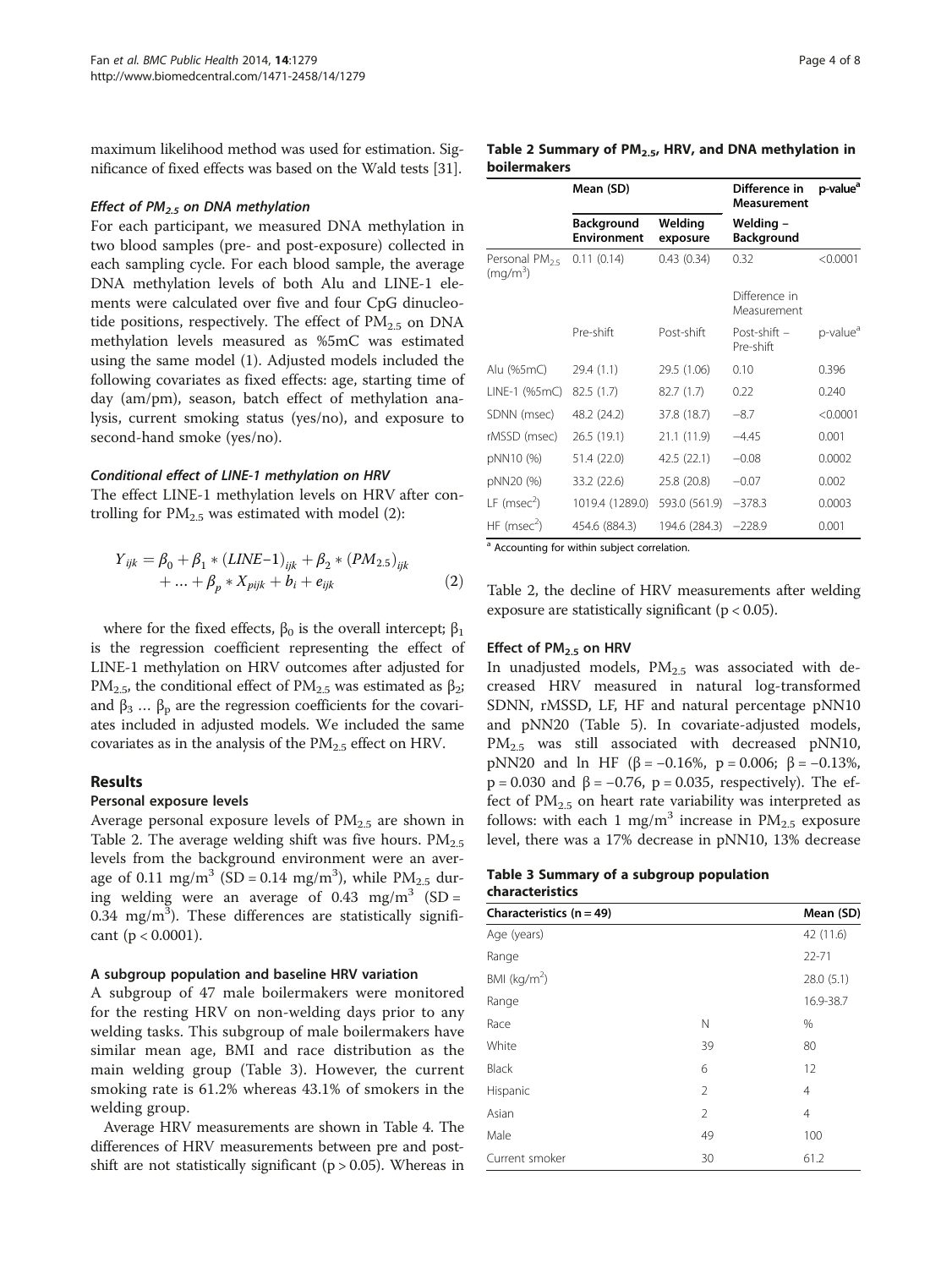<span id="page-4-0"></span>Table 4 HRV measurements of a subgroup on nonwelding days  $(n = 49)$ 

|                           | Mean (SD)     |               | Difference in<br><b>Measurement</b> | p-value <sup>a</sup> |
|---------------------------|---------------|---------------|-------------------------------------|----------------------|
|                           | Pre-shift     | Post-shift    | Post-shift -<br>Pre-shift           |                      |
| SDNN (msec)               | 45.4 (23.5)   | 45.5 (23.1)   | 1.9                                 | 0.32                 |
| rMSSD (msec)              | 26.5 (18.5)   | 26.4 (189.3)  | 0.69                                | 0.65                 |
| pNN10 (%)                 | 51.97 (22.0)  | 50.1 (22.9)   | $-0.56$                             | 0.75                 |
| pNN20 (%)                 | 34.1 (23.2)   | 32.1 (23.8)   | $-0.65$                             | 0.7                  |
| $LF$ (msec <sup>2</sup> ) | 850.3 (976.1) | 853.4 (888.2) | 60                                  | 0.43                 |
| $HF$ (msec <sup>2</sup> ) | 427.6 (804.5) | 407.4 (719.2) | 3.23                                | 0.97                 |

<sup>a</sup>Accounting for within subject correlation.

in pNN20, and 55% decrease in power in the highfrequency range, adjusted for age, starting time of the day (am/pm), season, current smoking status (yes/no), and exposure to second-hand smoke.

#### Effect of  $PM<sub>2.5</sub>$  on DNA methylation

We found that  $PM_{2.5}$  had a crude positive association with LINE-1 methylation levels  $\beta = 0.81$  (%5mC), p =0.024]. The association was significant after adjustment for covariates of age, starting time of the day (am/pm), season, current smoking status (yes/no), and secondhand smoke exposure  $[β = 0.79 (%5mC), p = 0.013]$ . The association of  $PM_{2.5}$  and Alu methylation levels was also positive but not statistically significant from both crude and adjusted analysis  $\beta = 0.21$  (%5mC), p = 0.376 and  $β = 0.06$  (%5mC),  $p = 0.767$ ]. Results are shown in Table [6](#page-5-0).

# Conditional effect of LINE-1 methylation on HRV, adjusting for  $PM<sub>2.5</sub>$

To further test the mediation pathway of PM-induced LINE-1 methylation changes on HRV, we investigated the effect of LINE-1 methylation levels on HRV measurements controlled for  $PM_{2.5}$  exposure. In the crude analysis adjusting only for  $PM<sub>2.5</sub>$ , the results showed a positive association between LINE-1 and ln rMSSD, ln LF, and ln HF (β = 0.05, p = 0.020; β = 0.09, p = 0.026 and

|  | Table 5 Effect of PM <sub>2.5</sub> on HRV |  |          |
|--|--------------------------------------------|--|----------|
|  |                                            |  | Unadjust |

 $\beta$  = 0.10, p = 0.043, respectively). However, after adjusting for  $PM_{2.5}$  and covariates of age, starting time of the day, season, sampling year, current smoking status, and second-hand smoke, the association between LINE-1 methylation and HRV was not statistically significant (Table [7\)](#page-5-0).

#### **Discussion**

We demonstrated a statistically significant effect of PM<sub>2.5</sub> on a reduction in HRV measured by HF, pNN10, and pNN20, and in SDNN and rMSSD that showed a marginally significant effect. Our results confirm an inverse exposure-response relationship between  $PM_{2.5}$  exposure and HRV and further support evidence of an observed short-term HRV change following an average of five hours of welding exposure.

These findings also confirm a previous study showing a steep short-term decline in hourly SDNN index (SDNNi) in the first few hours post-exposure to welding  $PM_{2.5}$ , followed by a plateau and a second period of decline in the 9–10 hours post-exposure [[28\]](#page-7-0). The variability of results seen in studies where  $PM_{2.5}$  induces HRV alterations may be due to differences in sources and components of  $PM_{2.5}$ . A study of highway patrol troopers with exposure to  $PM<sub>2.5</sub>$  originating from traffic combustion showed a post-shift increase in SDNN and pNN50 [[32](#page-7-0)]. The assessment of  $PM_{2.5}$  metal exposure from another study confirmed the inverse relationship between manganese (Mn) and night-time rMSSD [\[33](#page-7-0)]. However, with increases in lead and vanadium (Pb and V) concentration, statistically significant mean increases in day-time SDNNi were also reported from the same cohort [[13](#page-7-0)].

A subset of the participants (47 out of 66 participants) were also monitored on non-welding days prior to welding days. We tested the differences between pre and post-shift HRV measurements and the results did not show significant changes between pre and post-shift HRV (Table 4.). However, the higher prevalence of current smokers in this subgroup may be a confounding factor in this non-significant differences between pre

|                             | Unadjusted regression |                      |         | Adjusted regression <sup>a</sup> |                      |         |
|-----------------------------|-----------------------|----------------------|---------|----------------------------------|----------------------|---------|
|                             | β                     | 95% CI               | p-value | β                                | 95% CI               | p-value |
| SDNN <sup>b</sup> (msec)    | $-0.31$               | $(-0.54 \sim -0.08)$ | 0.008   | $-0.20$                          | $(-0.46 \sim 0.07)$  | 0.138   |
| rMSSD b (msec)              | $-0.28$               | $(-0.52 \sim -0.04)$ | 0.024   | $-0.20$                          | $(-0.49 \sim 0.08)$  | 0.157   |
| pNN10 (%)                   | $-0.16$               | $(-0.26 \sim -0.06)$ | 0.002   | $-0.16$                          | $(-0.28 \sim -0.05)$ | 0.006   |
| pNN20 (%)                   | $-0.14$               | $(-0.24 \sim -0.04)$ | 0.008   | $-0.13$                          | $(-0.25 \sim -0.01)$ | 0.030   |
| $LFb$ (msec <sup>2</sup> )  | $-0.59$               | $(-1.07 \sim -0.11)$ | 0.017   | $-0.43$                          | $(-0.98 \sim 0.13)$  | 0.127   |
| HF $b$ (msec <sup>2</sup> ) | $-0.80$               | $(-1.40 \sim -0.20)$ | 0.008   | $-0.76$                          | $(-1.46 \sim -0.05)$ | 0.035   |

<sup>a</sup> Adjusted for age, starting time of the day, season, sampling year, current smoking status, and second-hand smoke exposure.

b The outcome measurements were natural log (ln)-transformed.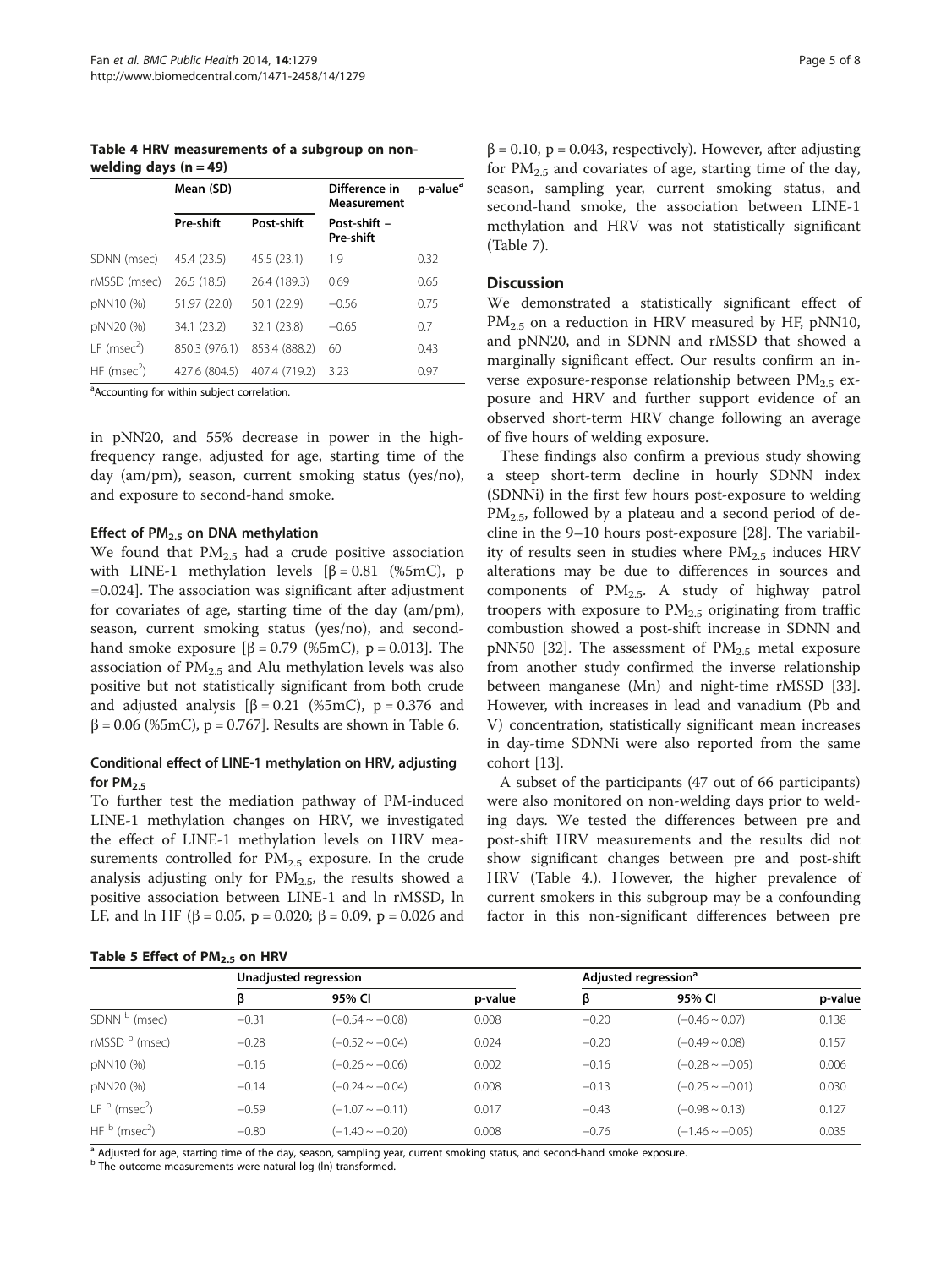<span id="page-5-0"></span>

| Table 6 Effect of $PM2.5$ on DNA methylation |  |  |  |
|----------------------------------------------|--|--|--|
|----------------------------------------------|--|--|--|

| Transposable<br>elements |      | Unadjusted regression |         | Adjusted regression <sup>a</sup> |                     |         |  |  |
|--------------------------|------|-----------------------|---------|----------------------------------|---------------------|---------|--|--|
|                          |      | 95% CI                | p-value |                                  | 95% CI              | p-value |  |  |
| Alu (%5mC)               | J.21 | $(-0.26 \sim 0.67)$   | 0.376   | 0.06                             | $(-0.34 \sim 0.46)$ | 0.767   |  |  |
| LINE-1 (%5mC)            | 0.81 | $(0.11 \sim 1.51)$    | 0.024   | 0.79                             | $(0.18 \sim 1.42)$  | 0.013   |  |  |

a Adjusted for age, starting time of the day, season, batch effect, current smoking status, and second-hand smoke exposure.

and post-shift HRV on non-welding days. Due to incomplete data, we were not able to control the baseline HRV measurements for all participants in the final model. Based on the results and the assumption of missing at random, we assumed the variability of observed HRV measurements on welding days were unlikely due to circadian variation which is not confounding the observed negative effect of  $PM_{2.5}$  in this study.

Transition metal components of  $PM<sub>2.5</sub>$  are inhaled and delivered into the airways and can catalyze the Fenton reaction to generate reactive oxygen species (ROS), leading to oxidative stress, although the exact mechanism remains unclear [\[34](#page-7-0)]. Oxidative stress can cause endothelial injury and inflammation followed by cardiac autonomic dysfunction, which can then be visualized in an altered heart rate pattern [\[35](#page-7-0)]. Recent studies have suggested that oxidative stress as a consequence of ROS accumulation induces epigenetic profile alterations in peripheral blood leukocytes to further interfere with DNA, leading to changes in gene expression and, eventually, adverse cardiovascular outcomes [\[19,21](#page-7-0)]. In addition, welding particles has been associated with increased systemic inflammation and study has reported that DNA methylation is associated with ROS and inflammatory exposure [\[7,36](#page-7-0)]. In this study we investigated the epigenetic effect of welding  $PM<sub>2.5</sub>$ , and found a significant association between welding  $PM_{2.5}$  and increased blood methylation level of LINE-1. Transposable element LINE-1 has more complete retrotransposon structures thus it has different biological functions from Alu, and studies have suggested that Alu and LINE-1 methylation responded differently to environmental factors [[17,37\]](#page-7-0). Our results suggest that LINE-1 might be more sensitive to short-term exposure whereas Alu is more susceptible to cumulative exposure over time [\[7](#page-7-0)]. We tested the association between blood cell types and blood methylation levels in Alu and LINE-1 and found that the percentage of either neutrophils or lymphocytes, which are the major differentials in peripheral blood, was not significantly associated with methylation levels. Hence, although DNA methylation is cell-type specific, our analysis shows that blood cell differentials were not confounding the observed epigenetic effect of  $PM_{2.5}$  in this study.

It is generally understood that PM-induced oxidative DNA damage can interfere with the ability of DNA methyltransferase to interact with DNA to reduce methylation [[38](#page-7-0)]. However, one study showed an increase in global methylation in sperm from mice exposed to particulate air pollution in an urban/industrial location, supporting the positive association of global hypermethylation and particulate exposures [\[39\]](#page-7-0). Along with our results, the positive association between LINE-1 methylation and welding  $PM_{2.5}$  suggests other factors that may play a role in PMinduced ROS. Another possible explanation may be the complex toxicity of welding exposure compositions. For example, a coke-oven worker study has reported a significant association between increased methylation of LINE-1 and exposure to PAHs [\[40\]](#page-7-0), which are also generated from welding processes and whose genotoxic risk is well established [\[41](#page-7-0)]. In addition to organic chemicals, nickelinduced higher global methylation was also found in Chinese hamster G12 cells [[42](#page-7-0)]. Unfortunately, there is a limitation in this study that concomitant pollutants including manganese, nickel and chromium from the practicing on a mix of standard and stainless steel welding are potential

| Table 7 Conditional effect of LINE-1 methylation on HRV, controlled for PM <sub>2.5</sub> |  |  |
|-------------------------------------------------------------------------------------------|--|--|
|-------------------------------------------------------------------------------------------|--|--|

|                             | Unadjusted regression |                      |         | Adjusted regression <sup>a</sup> |                     |         |
|-----------------------------|-----------------------|----------------------|---------|----------------------------------|---------------------|---------|
|                             | β                     | 95% CI               | p-value | ß                                | 95% CI              | p-value |
| SDNN <sup>b</sup> (msec)    | 0.04                  | $(-0.000 - 0.08)$    | 0.053   | 0.02                             | $(-0.04 \sim 0.07)$ | 0.514   |
| rMSSD b (msec)              | 0.05                  | $(0.01 - 0.08)$      | 0.020   | 0.04                             | $(-0.01 \sim 0.10)$ | 0.130   |
| pNN10 (%)                   | 0.01                  | $(-0.002 - 0.03)$    | 0.085   | 0.02                             | $(-0.01 \sim 0.04)$ | 0.189   |
| pNN20 (%)                   | 0.01                  | $(-0.004 \sim 0.03)$ | 0.128   | 0.01                             | $(-0.01 \sim 0.03)$ | 0.442   |
| $LFb$ (msec <sup>2</sup> )  | 0.09                  | $(0.01 \sim 0.17)$   | 0.026   | 0.05                             | $(-0.06 \sim 0.16)$ | 0.336   |
| HF $b$ (msec <sup>2</sup> ) | 0.10                  | $(0.004 \sim 0.20)$  | 0.043   | 0.10                             | $(-0.04 \sim 0.24)$ | 0.162   |

<sup>a</sup> Adjusted for age, starting time of the day, season, sampling year, current smoking status, and second-hand smoke exposure.

b The outcome measurements were natural log (ln)-transformed.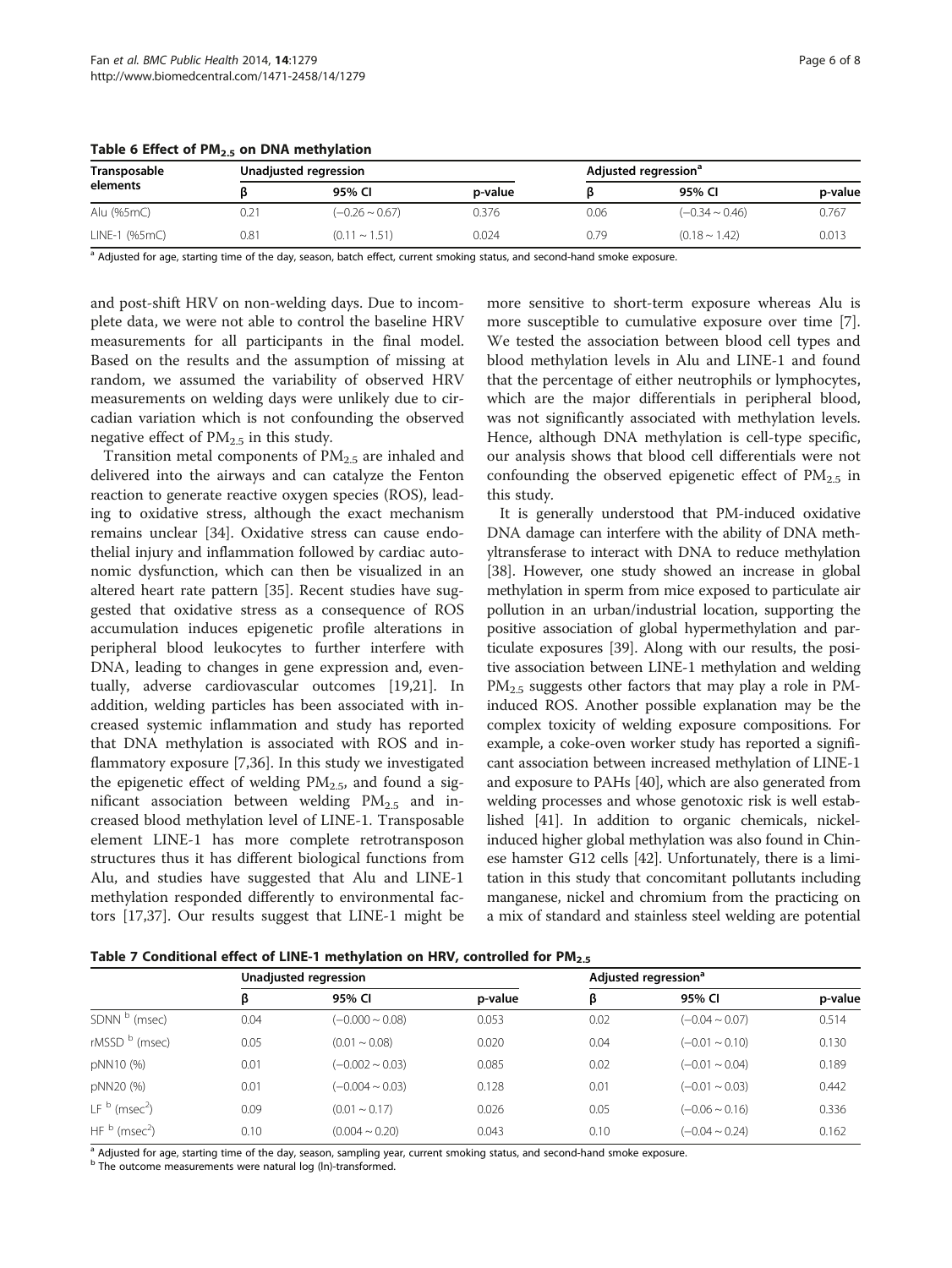<span id="page-6-0"></span>confounders that we were unable to control the unmeasured pollutants or perform a compositional exposure assessment of to further extricate the observed epigenetic responses to welding fume. In addition, smoking was only controlled as a dichotomous variable because the smoking behavior information was collected through a lifestyle questionnaire so that the lack of accuracy might not provide us to evaluate the effect of smoking measured in quantity. Also, the possible influences of electromagnetic fields generated from welding activities (in the absence of welding fume exposures) on the HRV measurements has not been assessed.

Many studies have shown a link between altered repetitive element methylation and cardiovascular diseases [[23\]](#page-7-0), yet the underlying epigenetic regulatory pathways have not been identified. To understand the role of DNA methylation between PM exposure and reduced HRV, we performed mediation analysis [\[43](#page-7-0)] to investigate whether LINE-1 methylation is a mediator of the association between  $PM_{2.5}$  exposure and HRV outcomes. This method allowed us to decompose a total effect of exposure on an outcome into a direct effect of the exposure and an indirect effect of the exposure through a mediator's pathway [[44](#page-7-0)]. Mediation analysis usually requires a significant association between the exposure and the mediator, and a significant association between the mediator and the outcome [\[43](#page-7-0)]. However, the data presented here show a non-significant positive association between LINE-1 methylation level and HRV after adjustment of  $PM_{2.5}$ , therefore we did not see any significant mediation effect. The association between LINE-1 methylation and HRV was tested after a few hours of welding exposure, which might not capture the best timing of a dose–response relationship but still suggests a link between decreased LINE-1 methylation and adverse cardiac outcomes. A limitation of this study is the impossibility of collecting tissue-specific heart cells from human subjects and lack of data on gene-specific methylation such as genes involved in regulating oxidative stress and inflammatory, since LINE-1 is a transposable element and lacks the specificity necessary to serve as a mediator in a biological pathway. In addition, the relatively small sample size of this study, though adequate for repeated-measures panel results, may be a limitation in estimating the mediation effect.

# Conclusions

In summary, our results show the acute decline of HRV following the exposure of metal-rich welding  $PM_{2.5}$  and support evidence of a short-term cardiac response to welding exposure. We also show a short-term increase in DNA methylation in LINE-1 elements following welding exposure. These results support a systemic epigenetic response to short-term exposure to high-level metal-rich particulates, however no mediation effect of LINE-1 methylation was supported from the study. Further studies involving specific tissues and gene methylation are required to establish a more detailed mechanism for the observed cardiac responses.

# Additional file

[Additional file 1: Table S1.](http://www.biomedcentral.com/content/supplementary/1471-2458-14-1279-S1.doc) Primers and PCR conditions for DNA methylation analysis.

#### Abbreviations

PM<sub>2.5</sub>: Fine particulate matter; HRV: Heart rate variability; LINE-1: Long interspersed nuclear element-1; SDNN: The standard deviation of the NN intervals; rMSSD: Square root of the mean squared difference of successive NN intervals; pNN10: The proportion of the number of interval differences of successive NN intervals greater than 10 milliseconds over the total number of NN intervals; pNN20: The proportion of the number of interval differences of successive NN intervals greater than 20 milliseconds over the total number of NN intervals; LF: Power spectral density in the low frequency (0.04–0.15 Hz); HF: Power spectral density in the high frequency (0.15–0.40 Hz); ROS: Reactive oxygen species.

#### Competing interests

The authors declare they have no actual or potential competing financial interests.

#### Authors' contributions

TF carried out the field sampling collection, conducted data analysis and drafted the manuscript. SCF, JCM, ZW and LS carried out and participated in data collection. ZW and LS participated in data collection and carried out the DNA extraction. IB participated in the data analysis. HMB carried out the DNA methylation analysis. XL, DCC and AAB participated in the design of the study and supervised the drafting of the manuscript. All authors read and approved the final manuscript.

#### Acknowledgements

This research was supported by the National Institute of Environmental Health Sciences (NIEHS) grant numbers R01ES009860 and P50ES000002. We thank the participants and the leadership of Local 29 of the International Brotherhood of Boilermakers, Iron Ship Builders, Blacksmiths, Forgers and Helpers in Quincy, MA.

#### Author details

<sup>1</sup>Department of Environmental Health, Harvard School of Public Health Boston, MA 02115, USA. <sup>2</sup>New England Research Institute, Watertown, MA USA. <sup>3</sup> University of Connecticut Health Center, Farmington, CT, USA. <sup>4</sup> Department of Biostatistics, Harvard School of Public Health, Boston, MA, USA. <sup>5</sup>Department of Epidemiology, Harvard School of Public Health, Boston, MA, USA. <sup>6</sup>Pulmonary and Critical Care Unit, Massachusetts General Hospital/ Harvard Medical School, Boston, MA, USA.

#### Received: 2 May 2014 Accepted: 11 December 2014 Published: 16 December 2014

#### References

- Link MS, Luttmann-Gibson H, Schwartz J, Mittleman MA, Wessler B, Gold DR, Dockery DW, Laden F: Acute exposure to air pollution triggers atrial fibrillation. J Am Coll Cardiol 2013, 62:816–825.
- 2. Koton S, Molshatzki N, Yuval, Myers V, Broday DM, Drory Y, Steinberg DM, Gerber Y: Cumulative exposure to particulate matter air pollution and long-term post-myocardial infarction outcomes. Prev Med 2013, 57:339–344.
- 3. Madrigano J, Kloog I, Goldberg R, Coull BA, Mittleman MA, Schwartz J: Long-term exposure to PM2.5 and incidence of acute myocardial infarction. Environ Health Perspect 2013, 121:192–196.
- 4. Hoek G, Krishnan RM, Beelen R, Peters A, Ostro B, Brunekreef B, Kaufman JD: Long-term air pollution exposure and cardio- respiratory mortality: a review. Environ Health 2013, 12:43.